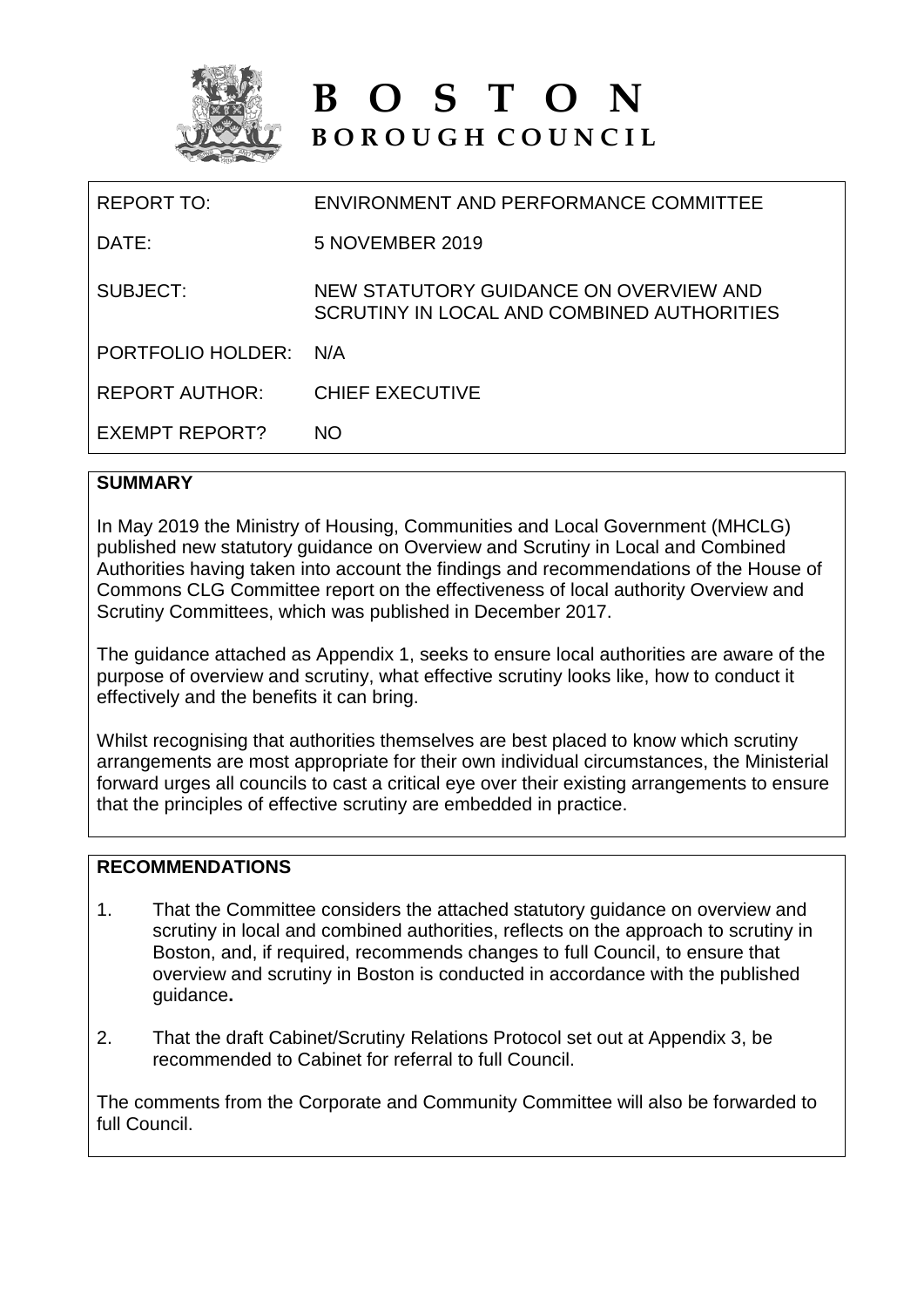#### **REASONS FOR RECOMMENDATIONS**

To ensure overview and scrutiny is operating in accordance with statutory guidance.

#### **ALTERNATIVES CONSIDERED**

None.

## **REPORT**

#### **1. Background**

- 1.1 In December 2017 a House of Commons (Department of Communities and local Government) Select Committee published its report on the Effectiveness of Local Authority Overview and Scrutiny Committees, having considered information and evidence from a range of organisations and witnesses.
- 1.2 The Select Committee Inquiry was prompted by concerns expressed about the limited effectiveness of Overview and Scrutiny and the lack of any assessment of how Overview and Scrutiny had been operating since it was introduced by the Local Government Act 2000 as a counterweight to the increased centralised power of the new executive arrangements.
- 1.3 The Inquiry considered the ability of Overview and Scrutiny Committees to hold decision makers to account, the impact of party politics on scrutiny, resourcing of committees and the ability of scrutiny committees to have oversight of services delivered by external organisations.
- 1.4 The Select Committee made 21 findings and recommendations underpinned by two key conclusions; that effective scrutiny requires the right organisational culture, working best where constructive challenge and democratic accountability is welcomed and the independence of Overview and Scrutiny needs strengthening.
- 1.5 In particular the Select Committee called on the government to revise and re-issue the statutory guidance issued to Councils in 2006, under the Local Government Act 2000, to take into account the evolving role of scrutiny. It also called on the Local Government Association to consider how it can best provide a mechanism for the sharing of innovation and best practice across the scrutiny sector to enable Committees to learn from one another.
- 1.6 In March 2018 the Secretary of State for Housing, Communities and Local Government published the Government response to the Select Committee report stating its belief that every Council is best placed to decide which scrutiny arrangements suit its individual circumstances and committing to ensure that they have the flexibility they need to put those arrangements in place. The Government, in its response, committed to revise and re-issue the statutory guidance on Overview and Scrutiny.
- 1.7 The revised guidance was published in May 2019 and is attached at Appendix 1.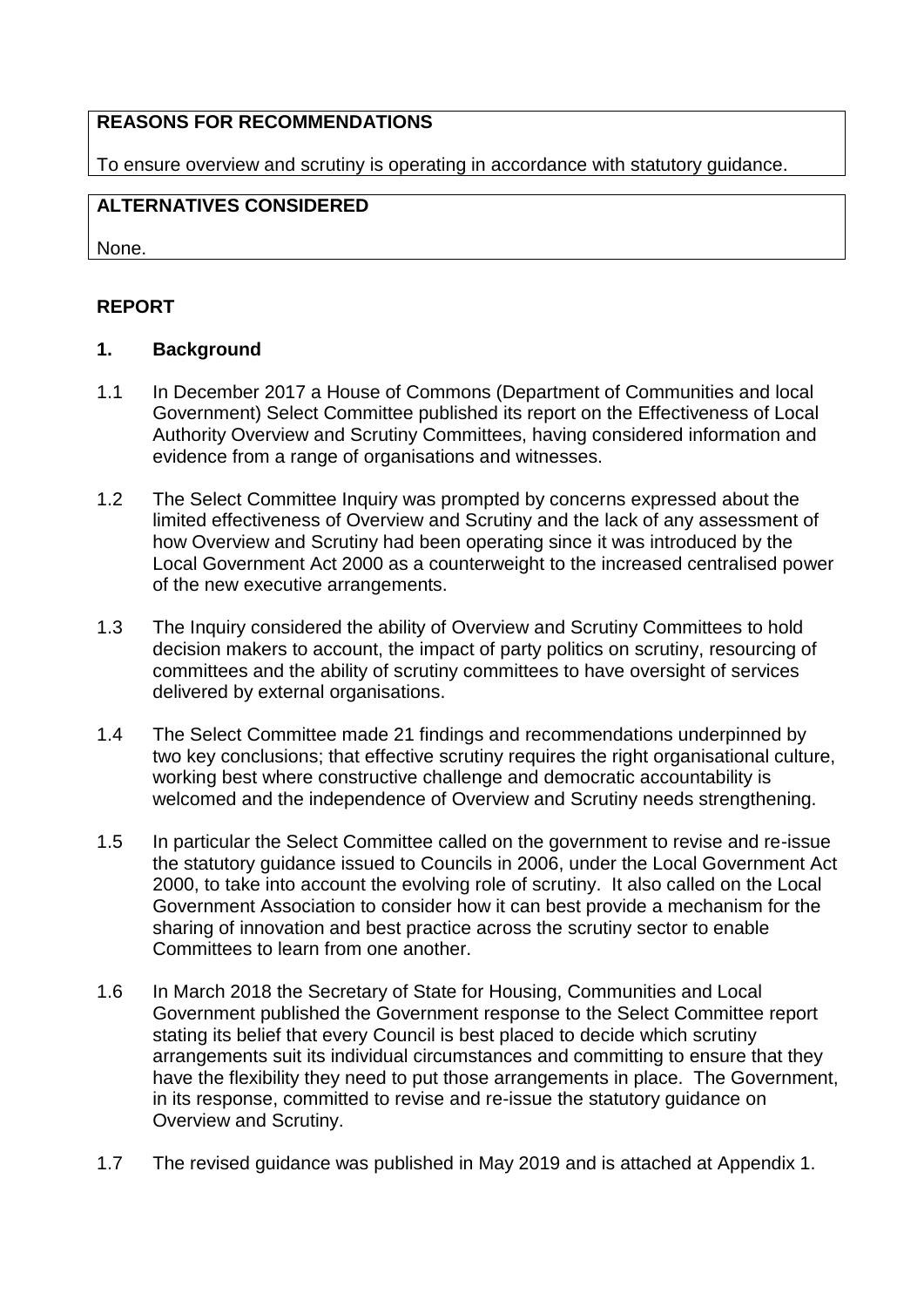1.8 The Centre for Public Scrutiny, a national centre of expertise on scrutiny, assisted in drafting the new guidance and has published an update to their Good Scrutiny Guide which has been written to complement the statutory guidance.

#### **2. Overview and Analysis of the Statutory Guidance**

- 2.1 The introduction to the new statutory guidance states that Overview and Scrutiny Committees were introduced in 2000 as part of new executive arrangements to ensure that Members of an authority who were not part of the executive could hold the executive to account for the decisions and actions that affect their communities.
- 2.2 Overview and Scrutiny Committees have statutory powers to scrutinise decisions the executive is planning to take, those it plans to implement and those that have already been taken/implemented. The Guidance emphasises that recommendations following scrutiny enable improvements to be made to policies and how they are implemented and also that overview and scrutiny can play a valuable role in developing policy.
- 2.3 The Guidance restates the four principles of effective overview and scrutiny which should:-
	- Provide constructive "critical friends" challenge;
	- Amplify the voices and concerns of the public;
	- Be led by independent people who take responsibility for their role; and
	- Drive improvement in public services.
- 2.4 The guidance highlights that legislation provides a great degree of flexibility to local authorities to determine which overview and scrutiny arrangements best suit their own individual needs and that the government, in producing the guidance, fully recognises the democratic mandate of local authorities as well as the changing nature of local government with Councils increasingly delivering key services in partnership with other organisations or outsourcing entirely.
- 2.5 The key messages in the guidance are summarised below:
	- o **Culture**  the prevailing organisational culture, behaviours, and attitudes of an authority will largely determine whether its scrutiny functions succeeds or fails.
	- o **Resourcing** the resource an authority allocates to the scrutiny function will play a pivotal role in determining how successful that function is and therefore the value it can add to the work of the authority.
	- o **Selection of Committee Members** the right people have to be selected to be on committees, and to hold the position of Chairman. The guidance gives a sense of the personal attributes that people in these positions will require. It recognises the political element of the selection of Chairmen and suggests that local authorities should consider taking a vote by secret ballot, although ultimately the method for selecting Chairmen is a matter for each local authority to decide.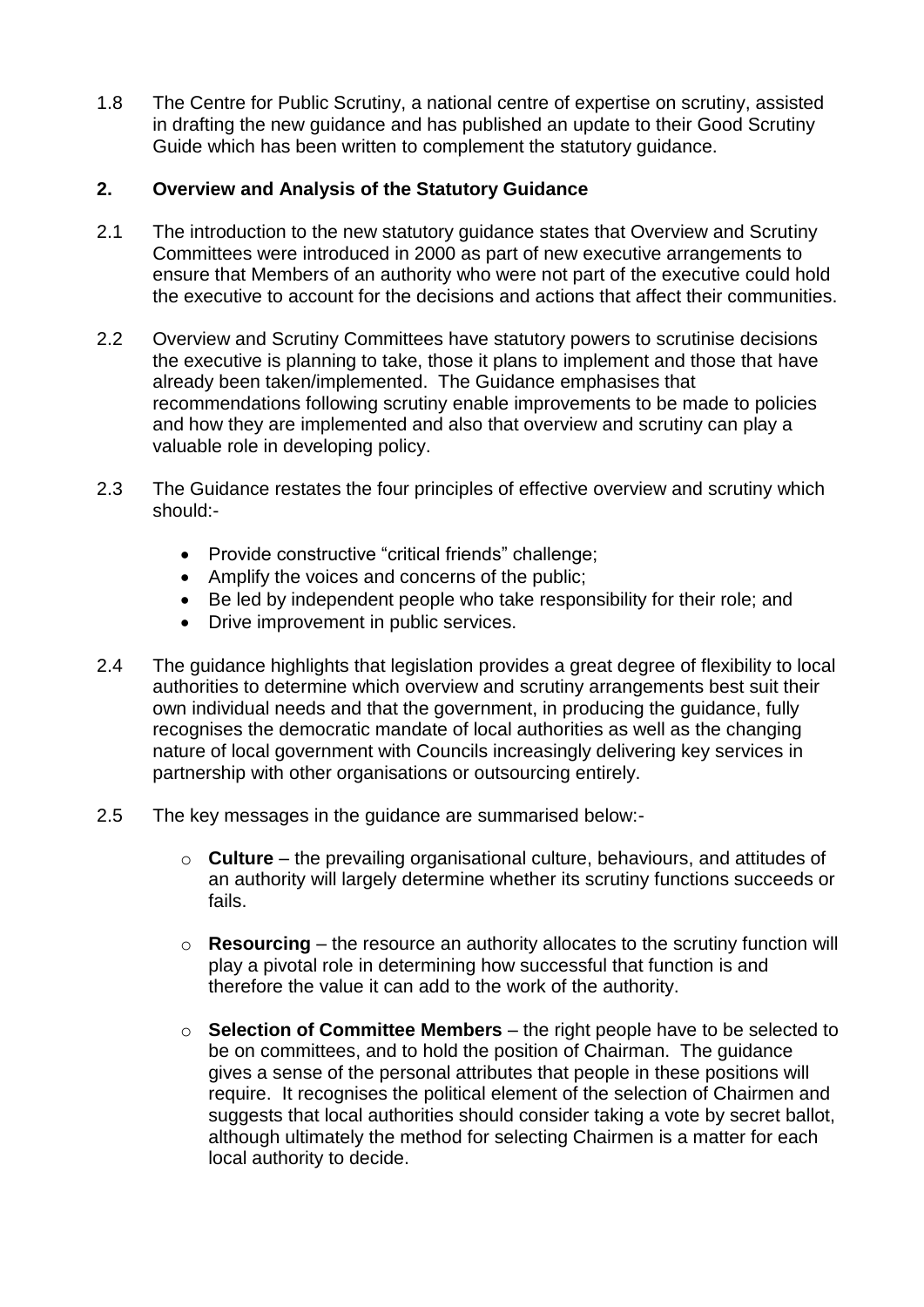- o **Power to Access Information** a scrutiny committee needs access to relevant information the authority holds, and to receive it in good time if it is to do its job effectively. This section emphasises the rights that Councillors have to access information and states that Councillors should have regular access to key sources of information which, collectively, will give them a sense of the management of the authority, with a particular focus on performance, finance and risk.
- o **Planning Work** effective scrutiny should have a defined impact on the ground, with the committees making recommendations that will make a tangible difference to the work of the authority. To have this kind of impact, overview and scrutiny committees need to plan their work programme with arrangements in place for a co-ordinated approach.
- o **Evidence Sessions** good preparation is a vital part of conducting effective evidence sessions. The role of Chairman in managing the gathering of evidence is seen as especially important, as is the work of councillors in pulling together focused and achievable recommendations.
- 2.6 The Centre for Public Scrutiny expects to publish a new guide for local authorities on effective scrutiny in the Autumn 2019.

#### **3. Next Steps**

- 3.1 A summary on how Boston compares to the recommended good practice in the guidance is attached at Appendix 2 for consideration, together with a draft Executive - Overview and Scrutiny Relations Protocol as mentioned as good practice within the statutory guidance, attached at Appendix 3.
- 3.2 The current overview and scrutiny arrangements in place are largely consistent with the recommendations, but the committee is invited to comment on key aspects which may require revision to current practices, including the adoption of an Executive – Scrutiny Protocol.

## **FINANCIAL IMPLICATIONS**

None.

# **LEGAL & EQUALITY IMPLICATIONS**

The statutory guidance has been issued under Section 9Q of the Local Government Act 2000 and under paragraph 2(9) of Schedule 5A to the Local Democracy, Economic Development and construction Act 2009, which requires local authorities to have regard to the guidance. In addition, when exercising its overview and scrutiny functions, the Council may have regard to other material they might choose to consider, including that issued by the Centre for Public Scrutiny.